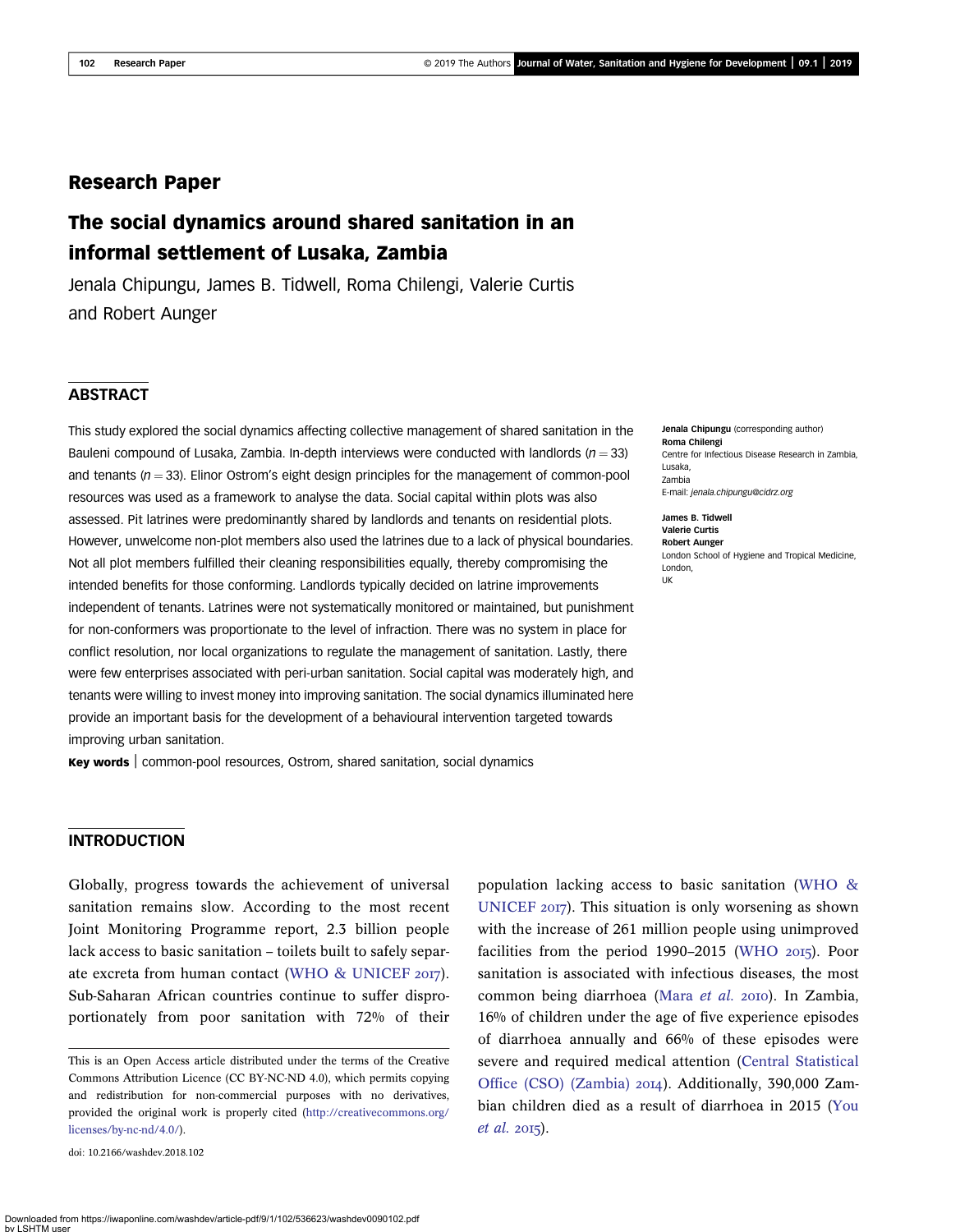<span id="page-1-0"></span>Improved sanitation refers to the hygienic separation of excreta from human contact (WHO  $\&$  UNICEF 2017). However, 43% of Zambians live in high density urban areas and largely depend on onsite sanitation that may fail to protect them from excreta [\(WHO](#page-8-0)  $2015$ ). Pit latrines in these areas are poorly built, lacking a concrete lining or an adequate slab, thereby contaminating groundwater and the soil [\(Kennedy-Walker](#page-8-0) et al. 2015). Furthermore, 24% of toilets in urban Zambia are used by more than one household in a given residential plot [\(WHO](#page-8-0) 2015). These toilets are referred to as shared household toilets, which are different from community toilets (shared by many households in a community) and public toilets (open to the public) ([Cardone](#page-7-0)  $et$   $al.$  2018). Sustainable Development Goal (SDG) number 6.2 emphasizes universal access to individual household toilets defined as use by a single household, i.e., improved sanitation that is not shared by the year 2030. This target seems ambitious in view of the slow progress being made around sanitation and ongoing debate about whether shared sanitation must always be considered 'limited' [\(Evans](#page-7-0) et al. 2017). Therefore, intermediate efforts should consider ways to make currently shared sanitation more hygienic and relevant for public health. To this end, it is important to examine the social dynamics around shared sanitation and the potential it has to contribute to adequate hygiene standards.

Elinor Ostrom's work on common-pool resource (CPR) management [\(Ostrom](#page-8-0) 2002) provides a foundation for exploring the social dynamics surrounding shared sanitation. CPRs are resources that have multiple users, for which it is difficult to exclude users and the use by one user decreases resource benefits or enjoyment for other users (Steins  $& Edwards$  1999). Various projects concerning shared resources have been instigated based on CPR theory and are typically referred to as 'commons projects' [\(Saun](#page-8-0)[ders](#page-8-0) 2014). In developing countries, commons projects have been adopted to promote ownership and sustainability among local institutions by allowing them to set rules and manage their own local resources with minimal government intervention (Roe  $et$  al. 2009). The assumption underlying CPR-based programmes is that local communities are motivated to cooperate with one another and manage and use their resources fairly in exchange for a perceived benefit. To this end, Ostrom identified a set of principles by which a community can manage such a resource so that it is not

overused and consequently destroyed, without recourse to a higher-level regulatory body. Ostrom's eight principles (Table 1) have been successfully applied to a variety of types of common-pool resources – a large review of 91 studies that investigated Ostrom's principles concluded that they are empirically supported and should be used as a framework to understand the complexities involved in the management of shared resources ( $Cox et al.$  $Cox et al.$  2010).

Ostrom hypothesized that in order for a CPR to be used sustainably and efficiently: (1) there should be set rules that

Table 1 | Ostrom's design principles for managing a common-pool resource

#### 1. Clearly Defined Boundaries

Individuals or households with rights to withdraw resource units from the common-pool resource are clearly defined, as are its boundaries

#### 2. Congruence

- A. Appropriation rules define a distribution of benefits that is roughly proportionate to the costs imposed by provision rules
- B. Appropriation rules restricting time, place, technology, and/or quantity of resource units are appropriate for local conditions

#### 3. Collective-Choice Arrangements

Most individuals affected by rules regulating operation of the resource can participate in modifying those rules

#### 4. Monitoring

Monitors, who actively audit common-pool resource conditions and appropriator behaviour, are accountable to the appropriators and/or are the appropriators themselves

#### 5. Graduated Sanctions

Appropriators who violate operational rules are likely to receive graduated sanctions (depending on the seriousness and context of the offence) from other appropriators, from officials accountable to these appropriators, or from both

#### 6. Conflict-Resolution Mechanisms

Appropriators and their officials have rapid access to low-cost, local arenas to resolve conflict among appropriators or between appropriators and officials

#### 7. Minimal Recognition of Rights to Organize

The rights of appropriators to devise their own institutions are not challenged by external governmental authorities

#### 8. Nested Enterprises

Appropriation, provision, monitoring, enforcement, conflict resolution and governance activities are organized in multiple layers of enterprises, nested from the lowest level up to the entire interconnected system

Adapted from [Ostrom \(2002\)](#page-8-0).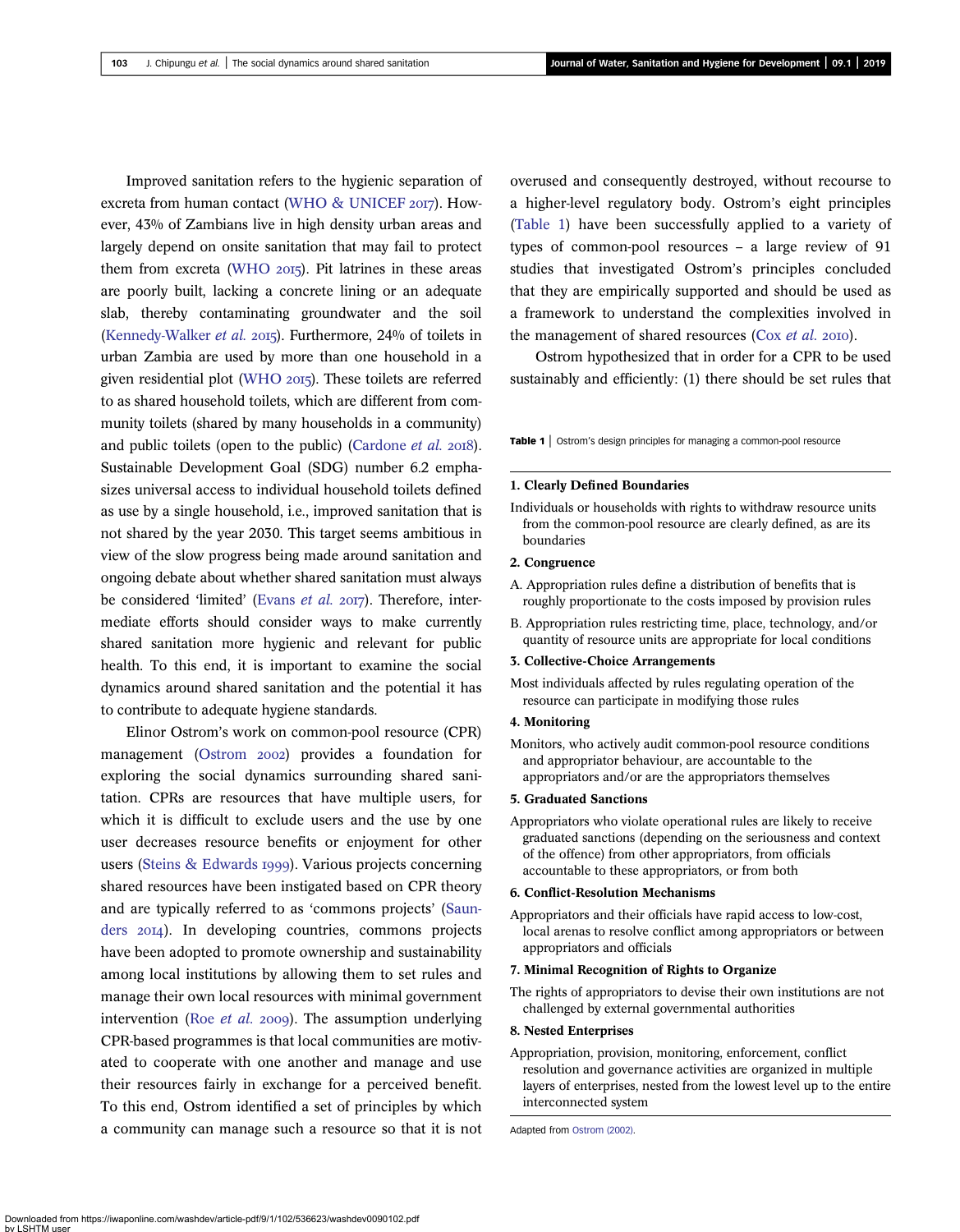set boundaries of the shared resource; (2) users should benefit in proportion to the investment they make to uphold the rules; (3) decision-making on the shared resource should be participatory and inclusive of all users; (4) the condition and use of the shared resource should be monitored; (5) there should be a negative consequence for failure to adhere to the rules around the shared resource which should be graduated to the size of the offence; (6) mechanisms to resolve conflicts must be in place; (7) users should be able to manage the shared resource with minimal government interference; and (8) there should be established means for supporting management of the shared resource at all levels of organization. These principles demonstrate both macro and micro level influences on the management of a CPR.

A shared toilet within a residential plot can be considered a CPR in that it is used by many people to fulfil a valuable need (disposal of excreta) but may be unregulated and overused and subsequently destroyed. Ostrom's eight principles for managing common-pool resources have previously been used in Kenya to investigate determinants for the quality of shared sanitation [\(Simiyu](#page-8-0) et al. 2017b). The study found that the quality of a toilet deteriorated as the number of people using it increased. Despite the presence of boundaries, collective decision-making and monitoring of the toilet, the duty rota for cleaning the toilet did not function as people did not clean the toilet when they were supposed to.

Additionally, the social dilemma framework has been used to explore the factors contributing to cooperation and collective action in shared toilet cleaning [\(Tumwebaze &](#page-8-0) [Mosler](#page-8-0) 2014b). Based on a number of existing studies, they reported 11 factors including trust, group size, gender and motives, as influencing cooperation and collective action.

A third perspective is also relevant to this discussion of sanitation management and related to Ostrom's principles: social capital. Social capital is defined as a network of relationships held together by trust, reciprocity, collective action and networking ([Johnson](#page-8-0) 2016). People rely on one another for resources that will help them in various ways, including financial and emotional well-being. A study conducted in rural Kenya found that higher social capital is important in promoting collective action for water and sanitation programmes [\(Bisung](#page-7-0) *et al.*  $20I4$ ). This and other studies demonstrate the need for social capital as a catalyst for improved sanitation in high density communities [\(Wakefield](#page-8-0) et al. 2001).

This study applies both Ostrom's eight principles and the social capital perspective to the problem of understanding the dynamics underlying shared toilet construction, maintenance, and improvement. The findings from this study are relevant for toilet improvement interventions and can be used to assess Zambia's likelihood of improving the quality of its shared sanitation systems.

# **METHODS**

## Study setting and population

The study was conducted in a peri-urban area located in Lusaka, Zambia called Bauleni compound. This area is a typical peri-urban environment with a population of 64,000 people, divided into crowded, unplanned plots, typically consisting of a landlord and several tenant households. Sanitation is typically provided at plot level. In order to select a study area within Bauleni, a map of the area was obtained from Google Earth and divided into zones. Visibly crowded zones were identified and one of these areas (Zone A) was selected for exploration to avoid contaminating a planned future trial in the compound (Appendix, available with the online version of this paper). Plots on which both landlords and tenants lived were chosen for this study.

## Data collection

Exploratory qualitative research techniques were employed to investigate CPR principles related to sanitation. In-depth, semistructured interviews (IDI) were used to collect information from landlords and tenants. Toilet quality was observed directly, and questions derived from Ostrom's eight principles [\(Table 1](#page-1-0)) were used to elicit responses around the factors underlying toilet construction, maintenance and improvement.

We further asked questions around the levels of social capital on the plot. Quantitative indicators of social capital measured various dimensions of the construct, such as trust (can you leave your child with another plot member?), solidarity (are you willing to help another plot member on the plot?), and the effect of group affiliation (do you trust your tribe member as much as others?). These indicators were adapted to this peri-urban setting from a study on rural sani-tation in Indonesia [\(Cameron](#page-7-0) et al. 2015).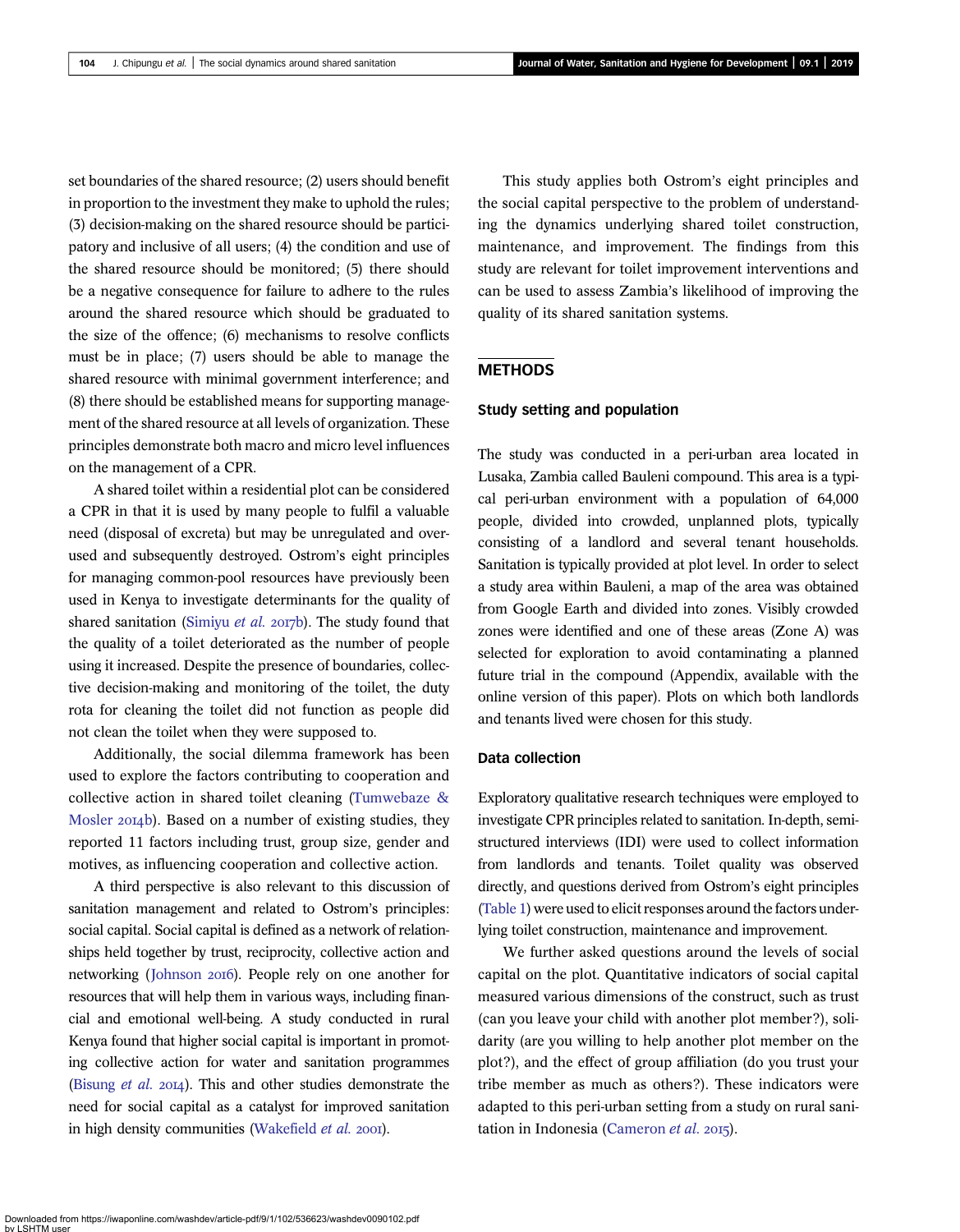## Sample size and recruitment

A sample of 33 landlords and 33 tenants was acquired prior to reaching information saturation [\(Malterud](#page-8-0) *et al.*  $20I6$ ). Purposive sampling was used to collect data from equal numbers of landlords and tenants as well as to ensure that at least one-third of respondents were male. Plot members found at home were asked if there was a resident landlord present; if so, the landlord was identified and asked to participate in the study. If not, the tenant was asked to participate. If there was no resident landlord present, research assistants would ask whoever was present whether they knew of a resident landlord within the zone.

## Ethical considerations

The study was approved by the University of Zambia Biomedical Research Ethics Committee (UNZABREC) (ref: 023- 06-16) and the London School of Hygiene and Tropical Medicine (LSHTM) Ethics Committee (ref: 11714). Written consent was obtained from all participants prior to conducting the interviews.

# DATA ANALYSIS

Interviews were voice recorded and transcribed. Framework analysis was used to analyse the data ([Malterud](#page-8-0) et al. 2016). Transcripts were first broadly coded by each Ostrom's principle (which represented the main themes) using NVIVO 10. Codes were subsequently refined to identify differences in sanitation cleaning, construction, maintenance and improvement. This information was transferred to Excel for further analysis.

# RESULTS

A total of 44 females and 22 males were interviewed on 66 plots. Landlords were generally older than tenants and had lived on their plots longer than the tenants (median time 20 years vs 1 year 4 months). There was a median of 4 tenants' houses and 15 people on a plot; these people typically shared one pit latrine.

#### Clearly defined boundaries

Boundaries of who could use a plot's toilet were defined by fences surrounding the plot, social pressure, and locks on toilet doors. Interviewees indicated that it was generally socially unacceptable for non-plot members to use the toilets. Participants believed that an outside lock was necessary to effectively exclude non-plot members. However, in practice, many toilets did not have outside locks.

'Behind our toilet there is a bar that does not have a toilet. When we are sleeping people from the bar come and use the toilet and mess it up very badly because there is no door or lock' (Tenant).

There were situations where some neighbours who did not have toilets asked either a tenant or the landlord for permission to use the toilet on their plot. If the neighbour had a good relationship with the tenant or landlord, this permission was granted, and seemed not to lead to conflict within the plot. In cases where the neighbours were not friends with the tenant or landlord, permission, if sought, was not granted.

### Congruence of costs and benefits

Enjoying the benefits of a sanitation facility entails the need to maintain its level of cleanliness. There are quite clear rules on the roles that plot members play relating to sustaining the CPR: landlords were responsible for toilet construction (including improvement) and physical maintenance. Some tenants willingly contributed their time and labour to non-technical jobs like digging a pit; only a few tenants contributed their own money. Generally, tenants had the responsibility of cleaning the toilets and an unwritten rota was in place on most plots.

'It is my responsibility to do the repairs for the toilet, for example right now I'm tiling the toilet. Even if it gets full it's my responsibility to make sure I empty it, because if I am going to keep a tenant on my plot, then that person will need a toilet' (Landlord).

In some cases, tenants were solely responsible for cleaning the toilet while in other cases both landlords and tenants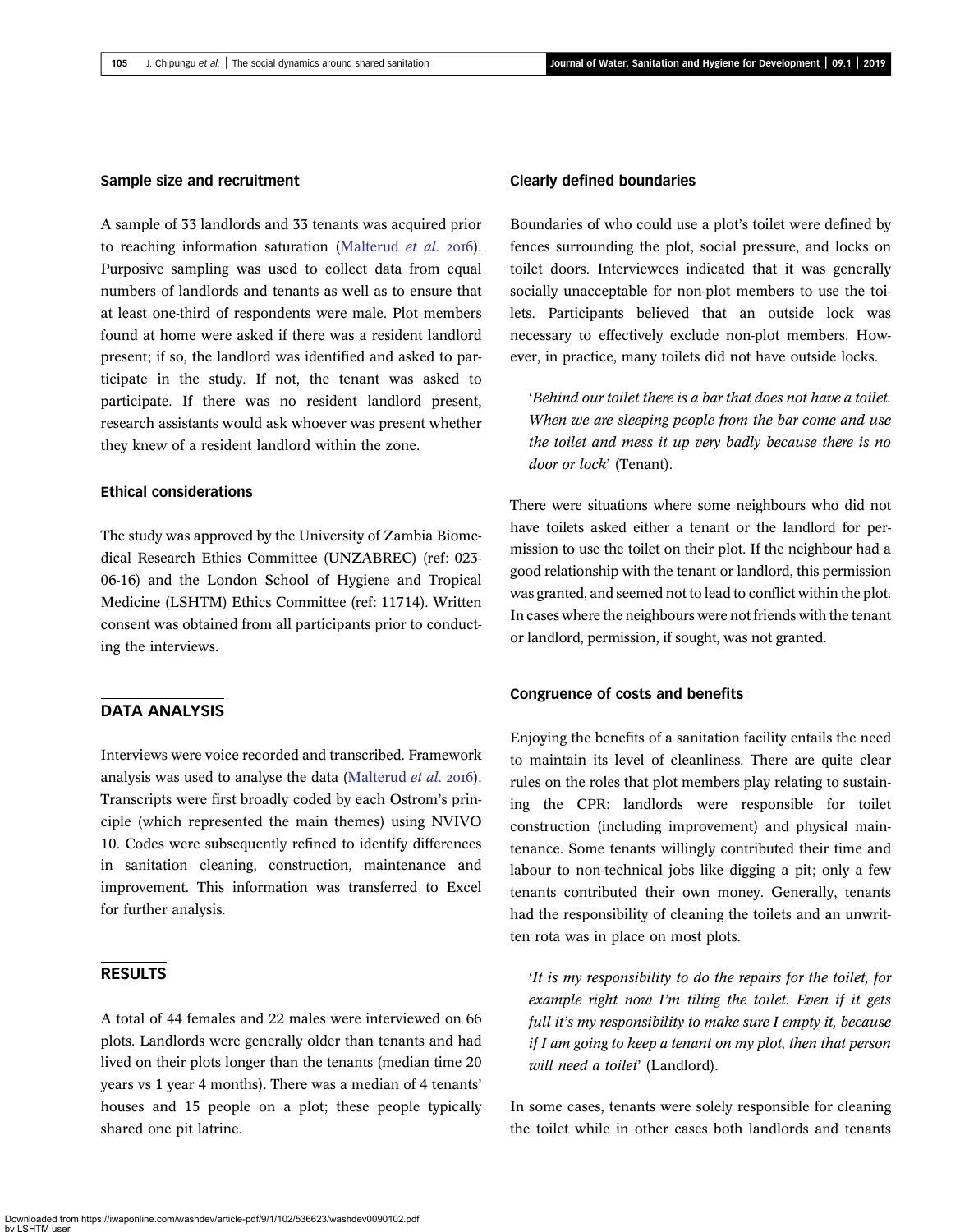were held responsible. Many tenants strongly felt that landlords should also clean the toilet in order to set an example. On plots that had more than one tenant household, cleaning responsibilities were shared between the households, with each being given an equal number of days or weeks to clean the toilet. However, tenants often felt that their toilet was dirty because fellow tenants did not put in enough effort to clean the toilet when it was their turn. Landlords equally complained about tenants not cleaning the toilet when they were supposed to, especially in the case of male tenants.

'There's a problem on this plot, some of us clean the toilet but others refuse to clean. Even when it comes to sweeping [the toilet], some of us sweep and others don't, so the landlord needs to do something about this situation' (Tenant).

The number of days given for cleaning did not depend on the size of the household. Thus, a single male/female would have the responsibility of cleaning for the same number of days as a household with a family, demonstrating some lack of congruence. There are also cultural rules that interfere with a fair burden being placed on all plot members. In particular, many participants, in general, believed that the toilet should not be cleaned by a man as it was not culturally acceptable for a man to clean bodily waste including urine, faeces or menstrual blood, especially from a woman. However, not all participants agreed with this cultural norm.

Some tenants were displeased at the state of their toilets and complained about the length of time it took for their landlords to repair or improve them. This caused some to leave the plot – the ultimate expression of a perceived imbalance between contribution to, and benefits derived from, the toilet – while others chose to stay because they did not have the financial capacity to live on a plot with a better toilet.

# Collective choice arrangements for toilet improvements and repairs

Over the longer term, continuing to enjoy the benefits of sanitation on the plot depends on collective agreements about investments such as new construction or repair (e.g., after flooding). Decisions around toilet improvements were made solely by the landlords, typically without consulting tenants. The only times that landlords reported speaking to tenants about sanitation concerned enforcing the cleaning rota, complaining about the cleanliness of the toilets or resolving a disagreement between tenants. On plots where tenants got along, they came together to solve problems around sanitation by contributing their time, money or effort.

'On this plot, we get along. I remember when the landlord was building a toilet, we knew it would take about 3 months to build. So as tenants, we came together and held a meeting with the landlord to tell him that the toilet will take too long to build and we will be inconvenienced. We decided to all help with building the toilet, so those who were available put in their time and effort to build our current toilet and we completed this job quickly' (Tenant).

However, on plots where there was poor cohesion, tenants individually complained to the landlord (as in the example cited under conflict resolution mechanisms below).

#### Monitoring of cleanliness

Another important principle to ensure continued availability of a CPR is policing of its current state and identifying who is responsible for that state. In the case of sanitation, the current state is largely about cleanliness. Both landlord and tenants suggested that they inspected the toilet to see whether it was clean. However, not all landlords monitored the toilet regularly and the few that did, did so only haphazardly. When landlords found the toilet dirty, they reported that they would talk to the tenant about it and tell them to clean it. However, not all tenants would clean the toilet even after being told. Tenants would also remind fellow tenants to clean the toilet when they had not cleaned it. Some tenants said when they would go in to use the toilet, they were able to see whether it was clean or not and would either clean it themselves or ask the person responsible to clean it, if they knew who it was, which was rare. One tenant took this task very seriously:

'I do the monitoring myself, I go to the toilet to see whether its clean. If it's dirty, I organise a meeting with all the tenants and we discuss cleanliness. I do this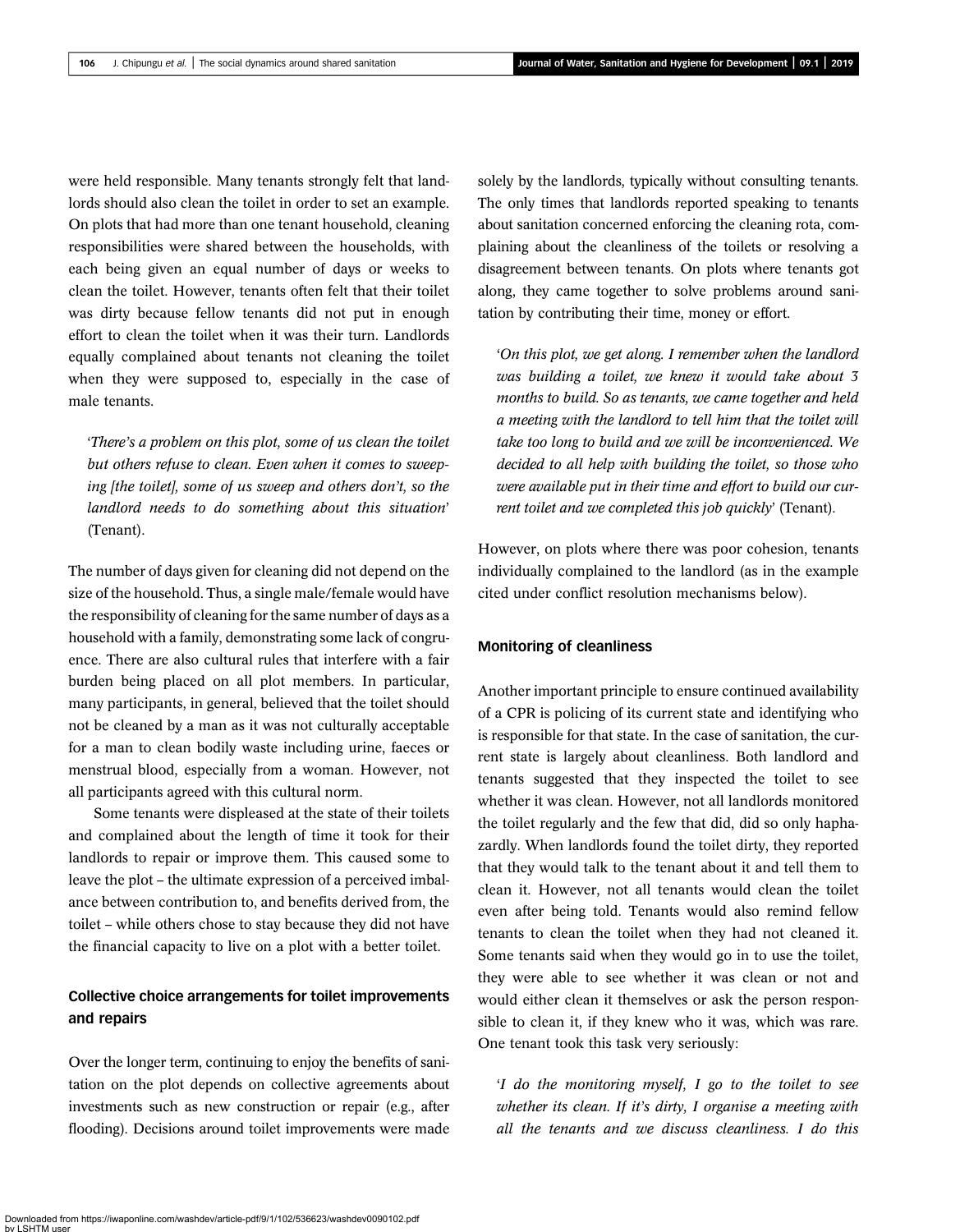because many people are using the same toilet and can spread disease. So, I talk to them as a group because we are many and I cannot know who has not cleaned the toilet or messed it up' (Tenant).

# Graduated sanctions

When things go awry, there must be a mechanism to ensure that those that deviate from the rules of the system are punished. However, for the system to work properly, the punishment must be of appropriate severity; otherwise, a sense of fairness in the punishments will be lost. In Bauleni, landlords and tenants reported that no serious punishments occur as a result of not cleaning the toilet. Some landlords had threatened to evict tenants if they leave it dirty. Tenants on such plots were aware of these threats and said their landlord was serious about keeping the toilet clean. However, none had actually evicted anyone on such grounds, which would be disproportionate punishment. Tenants on a plot also reported gossiping (social sanction) about other tenants who did not keep the toilet clean. The only common punishment given for sanitation-related offences was for tenants to replace anything they broke, such as a toilet lock. Tenants also report using scolding as a means of excluding outsiders seen to intrude.

# Conflict-resolution mechanisms

Conflicts inevitably arise when managing a shared resource and having appropriate mechanisms in place is important to resolve conflicts and avoid escalation. Conflict was more common between tenants than between landlords and tenants. Electricity, solid waste management and toilet cleaning were the most frequently reported sources of conflict. Electricity on a plot was shared and landlords charged their tenants a standard amount towards meeting the electricity bill. While tenants were supposed to pay their electricity on a particular day of the month, not all tenants paid on this particular day, which could incite conflict. Additionally, not all tenants cleaned the toilet when they were supposed to, which also led to conflict among tenants and, in a few cases, between landlords and tenants. Tenants also reported conflict as a result of personality clashes, treatment of

children, noise pollution and solid waste disposal, where households paid for their own solid waste, but others would sneak their waste into others' piles. Conflict was usually manifested through ceasing communication, arguments or physical fights. Landlords were usually approached to sort out conflicts between tenants, typically by sitting the aggrieved person down, talking through the problem and finding a solution. On plots with an older person, that person could take the responsibility to resolve the conflict whether they were a landlord or tenant. However, in some cases where conflict was not resolved the tenant either left the plot or was evicted by the landlord.

'We always argue with the tenant who lives there because they don't clean the toilet. For us to resolve this problem, I told the landlord to give us two days each for cleaning the toilet because that one [fellow tenant] does not clean the toilet. At least if it's two days, they will be forced [or held accountable] to clean often than waiting for their week to come … When it's their week, the toilet will just remain dirty. When I told the landlord, he imposed that rule so now they are forced to clean' (Tenant).

## Minimal recognition of rights to organize

The social arrangements made to support and guide use of a common resource must themselves be open to modification if they are not working. At the point that a tenant is assuming occupancy, they are told of the rules around cleaning the toilet, maintaining cleanliness on the plot, rent payment days and garbage disposal. However, these were not bound by any formal agreements. Additionally, both landlords and tenants reported not knowing any laws or regulations regarding landlord and tenant agreements around sanitation. The only known regulation was a law against loud noise in the form of music played at night.

## Nested enterprises

Finally, residential plots are embedded in a larger community that might provide support, or significantly constrain, sanitation maintenance or improvement. An important connection for plot-based sanitation is to implement faecal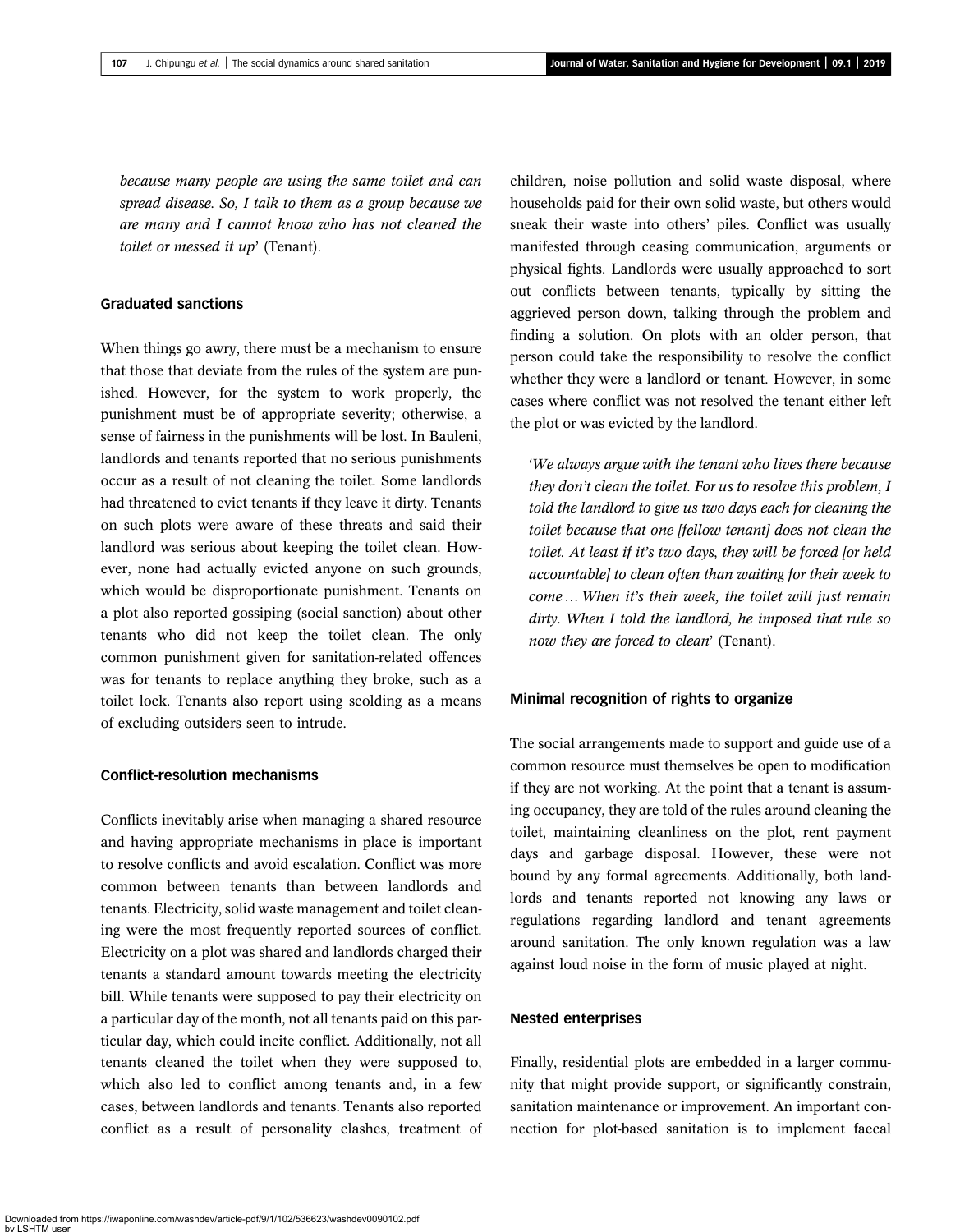sludge management systems at the community level. However, in Bauleni, only a few landlords reported using pit emptying services in either manual or mechanical form. Some had only seen or heard of mechanical pit emptying while others do not have any knowledge of pit emptying. No one reported actually using such a service. This means that expensive emptying of toilets is necessary, leading to a failure of the sanitation system when a landlord delays emptying the toilet or constructing a new one.

# Social capital

Respondents generally reported high levels of willingness to work together with those on the plot, but this was less common in practice. 97% of participants were willing to help plot members who were in need and the majority reported willing to contribute time (89%) and money (84%) to improve the plot. 74% of tenants said they were willing to contribute money to improve the sanitation on their plot. With respect to child care, 77% of all participants said they could leave their child with other plot members if they left for a few hours. However, with respect to money, only 43% believed plot members would return money to them if they happened to drop it, and trust for community members outside the plot was much lower. Asked about practices, only 49% agreed that other plot members actually contributed money for plot improvement while 67% felt they worked together to improve a plot. Landlords were generally more willing to contribute materially to plot welfare. In comparison to landlords, tenants were much more trusting of others on the plot.

# **DISCUSSION**

On-site sanitation, which is usually shared by landlords and tenants in Bauleni, can be analysed using Ostrom's principles for CPR management, contributing to understanding why the management of shared toilets may fail.

With respect to clearly defined boundaries, the first principle, we learned that landlords and tenants generally do not allow outsiders to use the toilet on their plot. However, toilet intrusion was hard to manage as most plots were not enclosed by a fence and had no outside lock on their toilets to prevent use by outsiders. This may pose a public health concern in terms of increased risk of diarrhoeal disease due to an increase in the number of users [\(Heijnen](#page-8-0) et al. ). In order to protect the toilet from use by unwanted people, a suggested strategy would be to influence landlords to work towards setting clear boundaries for toilet use, both physical (solid fence and door lock) and social (disapproval of intruders). As the owners of the land, these boundaries should be the sole responsibility of the landlords to enforce and must be well communicated to in-plot members.

Second, there should be a set of rules for those sharing a sanitation system and there should be congruence between cost and benefit in applying these rules [\(Ostrom](#page-8-0) 2002). In Bauleni compound, just as in urban informal settlements in Kenya and Ghana, landlords are responsible for the phys-ical components of a toilet ([Jenkins & Scott](#page-8-0) 2007; [Simiyu](#page-8-0) [et al.](#page-8-0) 2017a). However, there was incongruence in cleaning practices related to the lack of a monitoring system and agreed upon consequences for non-compliance. The lack of accountability in maintaining a toilet allowed tenants to 'cheat' in terms of not fulfilling their responsibility ([Ostrom](#page-8-0) 2002). Sanctions, although very limited, were imposed at a level related to the degree of rule-breaking, such as being scolded or the subject of gossip. Hence, close monitoring of the duty rota and the dynamics of who does the monitoring need discussion and agreement, as does the type of punishment, to ensure it does not infringe upon human rights as in the case of Community-led total sanitation (CLTS) [\(Bartram](#page-7-0) et al. 2012). Therefore, strategies for collective decision-making around rules and punishments among plot members are needed to ensure that the rights and responsibilities of all involved are respected.

Tenants' perceived inability to express dissatisfaction may be influenced by the unbalanced landlord–tenant relationship, which is commonly believed to be exploitative in nature, with tenants being suppressed and subjected to poor conditions including lack of proper sanitation ([Scott](#page-8-0) ). Ostrom's framework takes into consideration the effect of disproportionate power relations, in this case with landlords having more power as rent receivers than tenants as rent givers [\(Ostrom](#page-8-0) 2002). Tenants in a peri-urban area of Kigali felt this way, saying that their landlords were more concerned about making money than improving toilets ([Tsinda](#page-8-0)  $et$  al.  $2013$ ). Further evidence suggests that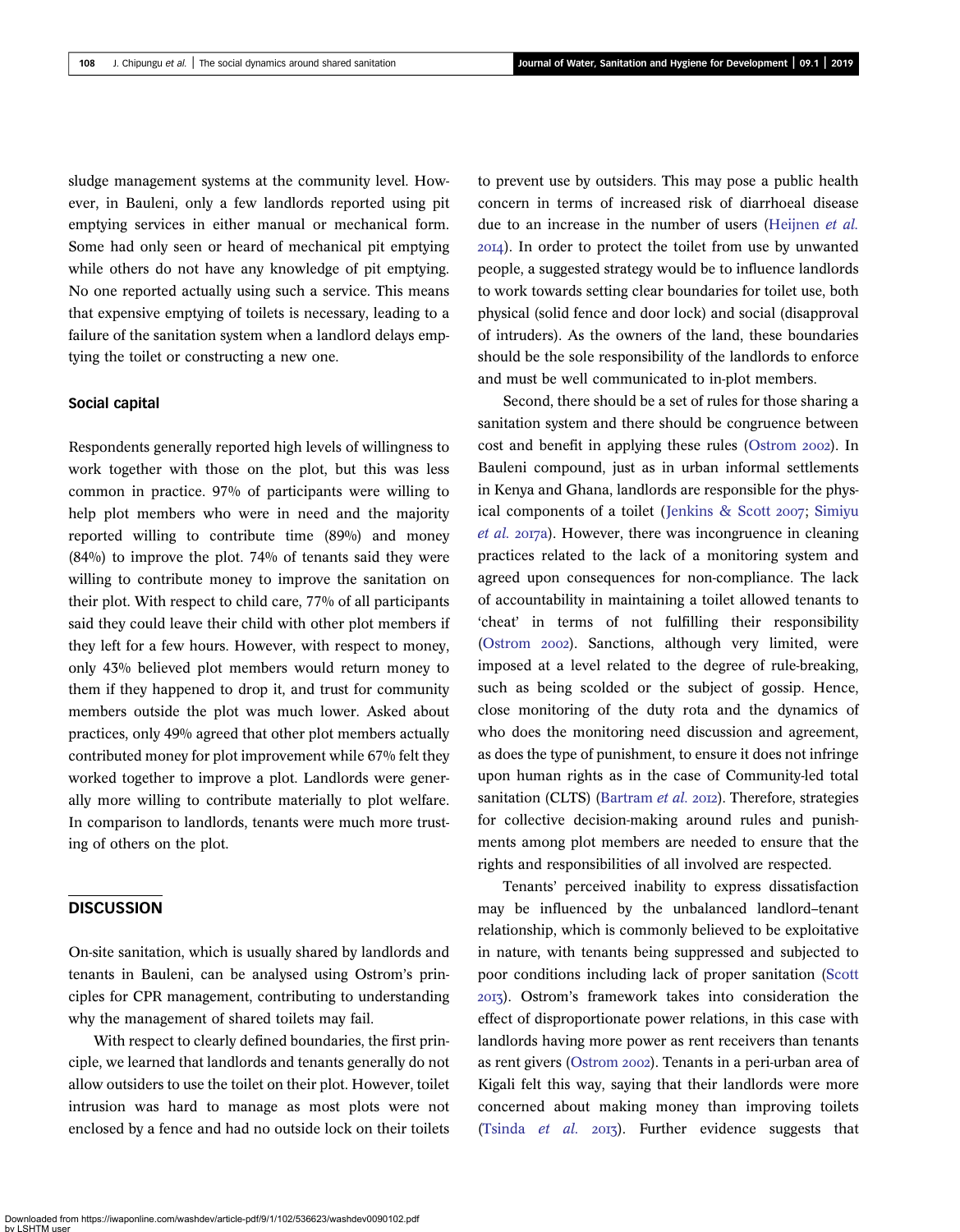<span id="page-7-0"></span>non-resident landlords are reluctant to make improvements to the toilet as they were more interested in receiving their rental income (Bisung *et al.* 2014). Thus, if landlords' interests are not centred on improving toilets but on other personal gains, shared household toilets will only deteriorate. Due to the effect power relations may have on the effectiveness of a shared resource, healthy power relations between landlords and tenants should be stipulated as a catalyst for users of a shared resource. This can be achieved through empowerment strategies for the right to organize among tenants supplemented with regular group meetings between landlord and tenants, where productive dialogue is encouraged.

Conflict should be expected among people sharing a resource like sanitation ([Jewitt](#page-8-0) 2011; [Tumwebaze & Mosler](#page-8-0)  $20I4a$ ; [Simiyu](#page-8-0) et al.  $20I7b$ ). Our data confirmed that conflict between tenants was common, especially when it concerned a shared resource like electricity or sanitation. Landlords and older plot members were seen primarily as conflict resolvers when there was a disagreement and can be used as part of a strategy to encourage productive dialogue. However, our findings also indicate that tenants generally think social capital on the plot (and by extension, in the neighbourhood) is higher than landlords do, perhaps because they have greater involvement on a day-to-day basis with each other. The exception is money: tenants are less willing to help financially, or to believe money will be returned to them, within the plot. This is consistent with the distinction in roles between landlords and tenants in terms of financial obligations. These data also suggest that a lack of trust between landlords and tenants might be one reason for the poor levels of communication and collaboration between them, leading to weak monitoring and maintenance systems for shared toilets. The study findings suggest that residents on a plot need to build on their social capital for them to effectively manage their shared sanitation facility. Specifically, relationships among plot members (both landlords and tenants) should be strengthened to encourage collective action towards managing their latrine. In order to harness this attitude, communication between landlords and tenants should be encouraged as a potential mechanism towards collective decision-making around sanitation. Effective decision-making must overcome the social, psychological and any economic and technical barriers to

improved sanitation. Overcoming these barriers may seem impossible; however, through strategic dialogue, social organization within plots and with other relevant stakeholders, plot members may be able to successfully improve their sanitation ([McGranahan & Mitlin](#page-8-0) 2016).

# **CONCLUSION**

In order to reduce the negative public health effects of shared household toilets used by both landlords and tenants, sanitation users should improve toilet management in a number of ways, including strengthening boundaries around sanitation, establishing more effective management rules and productive dialogue between landlords and tenants, to improve the management of latrines. Being aware of the social dynamics on resident landlord plots provides a basis for the development of interventions targeting the better maintenance and improvement of shared sanitation.

# **REFERENCES**

- Bartram, J., Charles, K., Evans, B., O'Hanlon, L. & Pedley, S. 2012 [Commentary on community-led total sanitation and human](http://dx.doi.org/10.2166/wh.2012.205) [rights: should the right to community-wide health be won at](http://dx.doi.org/10.2166/wh.2012.205) [the cost of individual rights?](http://dx.doi.org/10.2166/wh.2012.205) Journal of Water and Health 10 (4), 499–503.
- Bisung, E., Elliott, S. J., Schuster-Wallace, C. J., Karanja, D. M. & Bernard, A. 2014 [Social capital, collective action and access to](http://dx.doi.org/10.1016/j.socscimed.2014.07.060) [water in rural Kenya](http://dx.doi.org/10.1016/j.socscimed.2014.07.060). Social Science & Medicine 119, 147–154.
- Cameron, L. A., Olivia, S. & Shah, M. 2015 Initial Conditions Matter: Social Capital and Participatory Development. IZA Discussion paper No. 9563. SSRN. Cameron, Lisa A. and Olivia, Susan and Shah, Manisha, Initial Conditions Matter: Social Capital and Participatory Development. IZA Discussion Paper No. 9563. Available at SSRN: <https://ssrn.com/abstract=2708376>
- Cardone, R., Schrecongost, A. & Gilsdorf, R. 2018 Shared and Public Toilets: Championing Delivery Models That Work. World Bank, Washington, DC, USA.
- Central Statistical Office (CSO) (Zambia) MoHMZ, and ICF International 2014 Zambia Demographic and Health Survey 2013–14. Central Statistical Office, Ministry of Health, and ICF International, Rockville, MD, USA.
- Cox, M., Arnold, G. & Villamayor Tomás, S. 2010 [A review of](http://dx.doi.org/10.5751/ES-03704-150438) [design principles for community-based natural resource](http://dx.doi.org/10.5751/ES-03704-150438) [management](http://dx.doi.org/10.5751/ES-03704-150438). Ecology and Society 15 (4), 38. http://www. ecologyandsociety.org/vol15/iss4/art38/.
- Evans, B., Hueso, A., Johnston, R., Norman, G., Pérez, E., Slaymaker, T. & Trémolet, S. 2017 Limited Services? The Role